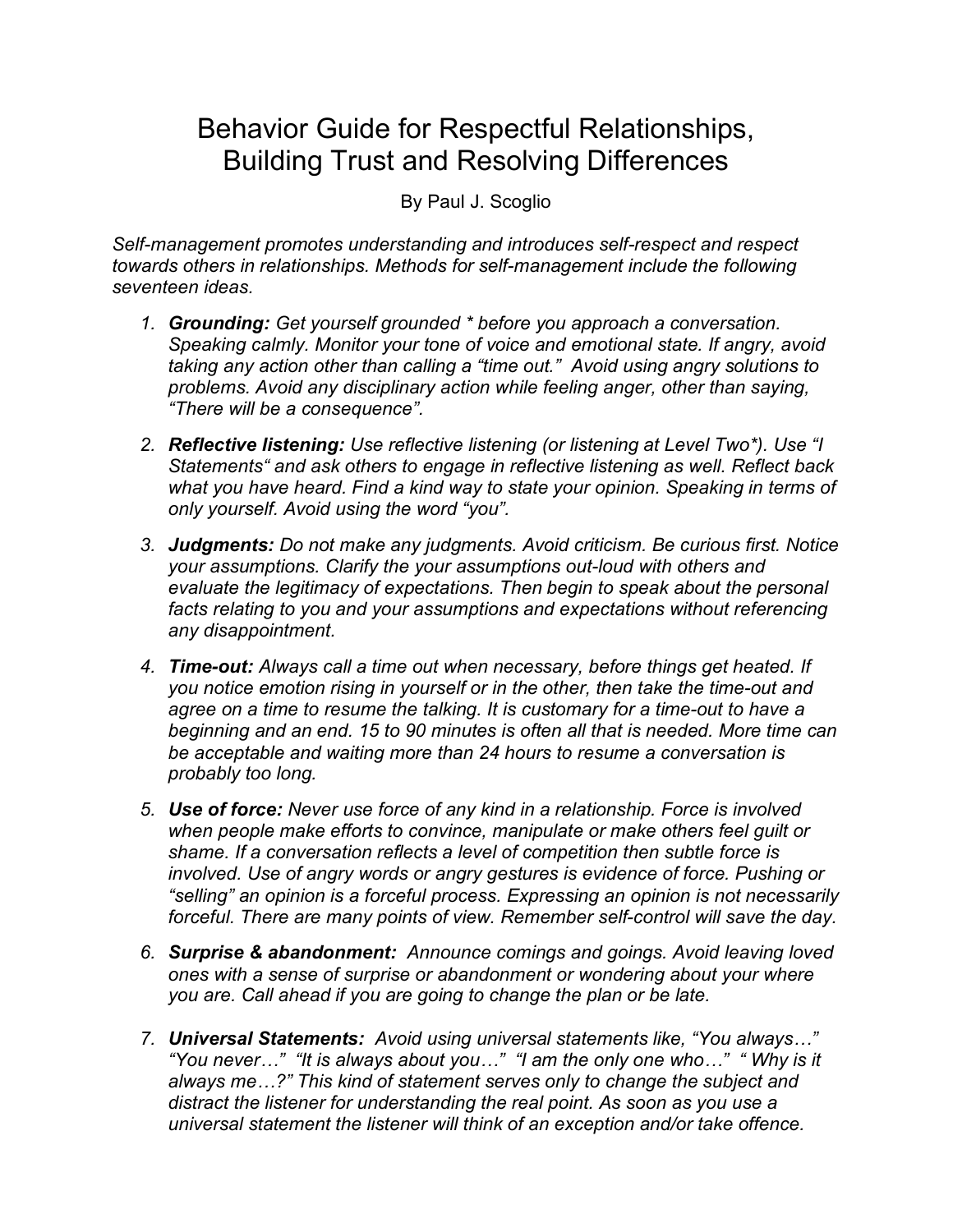- *8. Sarcasm: Avoid using sarcasm. Sarcasm is the speedy conveyance of an emotionally charged message along with the implication that, "We do not have to talk about this!" The emotionally charged message often includes judgments, shaming put downs and or ridicule. If you hear someone say something that feels sarcastic, it is best to refuse to accept the message by saying, "That sounds sarcastic. Can you say that in another way?" Sarcasm in a relationship can seem to conserve time and emotional energy, however the saving is at the expense of the other. The alternative to sarcasm is often an intimate conversation.*
- *9. Mind reading: Avoid the delusion of mind reading. Speak about your assumptions and expectations clearly and often. Be curious about your partner's assumptions and expectations. Clarify what you suspect is going on with the other person.*
- *10.Polarity of opinion: When differences occur, agree to disagree. Marvel at the array of differences that are possible. Practice inclusive conversations as opposed to exclusive conversations. Do not say, "That's wrong." or "You are wrong." Instead say, "That is interesting." We have such different perspectives." "I never would have thought of that." "How did you arrive at that idea or action?" Be curious about the other opinion. Explain your opinion without attempting to convince in the process. Whenever there are two opposing opinions or perspectives there is always at least one other way that would be a creative winwin solution. Compromise is not generally a win-win solution.*
- 11.*Feedback: Giving feedback is a delicate process. The purpose here is for your*  insights to be able to be appreciated by the other person. If you want to give *someone feedback, then first get permission. You might ask, "Will you give me permission to make you uncomfortable?" If they say yes, then you might want to request, "Will you promise not to get angry with me?" The reason you ask these questions is to help the person prepare for your feedback. No matter how carefully you are moving into sensitive territory you may create a problem if you are delivering a judgment along the way. It is important for the person at the receiving end be prepared. People often do this preparation easily when asked these questions, by getting themselves grounded and centered. If they say "No." it means that they can not find a way to get grounded or can not trust you enough to be with whatever you are about to say. Be patient with someone who agrees to receive feedback. The point is to tell the truth from your perspective. If you believe that you possess the ultimate truth then this process will probably not go very well. Only use "I statements" and do not refer to the other person by name or by using the pronoun "you". Begin by saying, "My perspective on this is…" Regardless of how right you think you are. You must be certain that the listener is not offended. If they are offended by your message, then the message will not be received even though they gave you permission. The purpose is for your insights to be able to be appreciated by the other person. Ideally they will say thank you. Also review the article, Rebuilding Trust: The Loving Salve for Relational Betrayal or Other Relational Injury.*